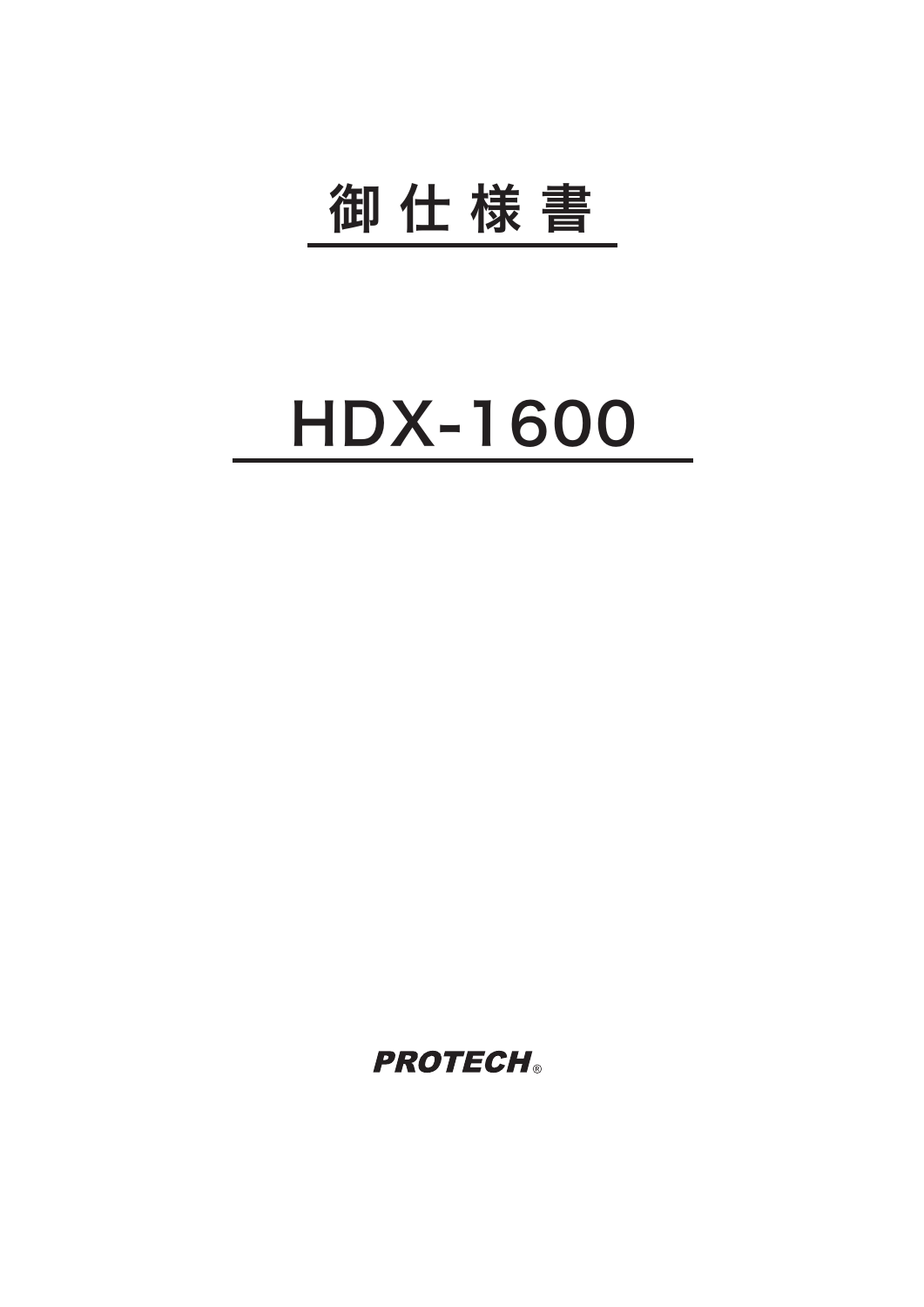$H$ 様

| <b>LCD Panel</b>              | LCD パネル   |                                                                                                                                                                                                                                                 |
|-------------------------------|-----------|-------------------------------------------------------------------------------------------------------------------------------------------------------------------------------------------------------------------------------------------------|
| Panel type                    | LCDパネルタイプ | TFT-LCD Active Matrix (iPS)                                                                                                                                                                                                                     |
| Panel size                    | パネルサイズ    | 16 in. diagonal                                                                                                                                                                                                                                 |
| Panel aspect ratio            | アスペクト比    | 16:9                                                                                                                                                                                                                                            |
| <b>Picture Resolution</b>     | 解像度       | 3840(H) x 2160(V)                                                                                                                                                                                                                               |
| Viewing Angle                 | 視野角       | $175^{\circ}$ (H)/175 $^{\circ}$ (V)                                                                                                                                                                                                            |
| Color reproduction            | 色再現性      | 16,770,000 colors                                                                                                                                                                                                                               |
| Input/Output                  | 入力/出力     |                                                                                                                                                                                                                                                 |
| DC IN                         | DC 電源入力   | DC INPUT : XLR 4P x1<br>12 - 24 V DC                                                                                                                                                                                                            |
| SDI(HD/SD) IN                 | SDI 入力    | SDI-INPUT 1 - 4 : BNC x4<br>12G-SDI x2 3G-SDI x2                                                                                                                                                                                                |
| SDI(HD/SD) OUT                | SDI 出力    | SDI-OUTPUT 1 - 4 : BNC x4<br>各SDI-INPUT入カアクティブスルー出力                                                                                                                                                                                             |
| <b>HDMI IN</b>                | HDMI 入力   | HDMI IN: HDMI x4<br>HDMI 2.0 x1 HDMI 1.4 x3                                                                                                                                                                                                     |
| AUDIO MONITOR                 | オーディオモニター | Speaker x1<br>Monaural                                                                                                                                                                                                                          |
| 一般<br>General                 |           |                                                                                                                                                                                                                                                 |
| Power Requirement             | DC 電源     | 15 V DC (12 - 24 V DC)                                                                                                                                                                                                                          |
| Power Consumption             | 消費電力      | 約 35 W                                                                                                                                                                                                                                          |
| <b>Operating Temperature</b>  | 動作温度      | $0^{\circ}$ C ~ +45 $^{\circ}$ C (推奨温度: 20 $^{\circ}$ C ~ 30 $^{\circ}$ C)                                                                                                                                                                      |
| Storage Temperature           | 保存温度      | $-20^{\circ}$ C ~ $+60^{\circ}$ C                                                                                                                                                                                                               |
| Dimensions (WxHxD)            | 外形寸法      | 約 389 x 267 x 41 mm (突起部を含まず)                                                                                                                                                                                                                   |
| Weight                        | 質量        | 約 3.5 kg (本体)/約 11.8 kg (ケース付)                                                                                                                                                                                                                  |
| Input Video Signal<br>入力ビデオ信号 |           |                                                                                                                                                                                                                                                 |
|                               |           | SD-SDI<br>HD-SDI<br>3G-SDI<br>6G-SDI Single Link<br>6G-SDI Dual Link<br>12G-SDI Single Link<br>HD-SDI Quad Link<br>3G-SDI Dual Link (2SI)<br>3G-SDI Dual Link (Square Division)<br>3G-SDI Quad Link (2SI)<br>3G-SDI Quad Link (Square Division) |

## NOTE Features, design and specifications are subject to change without notice.

デザイン, 仕様は、予告なく変更することがあります。

20180426